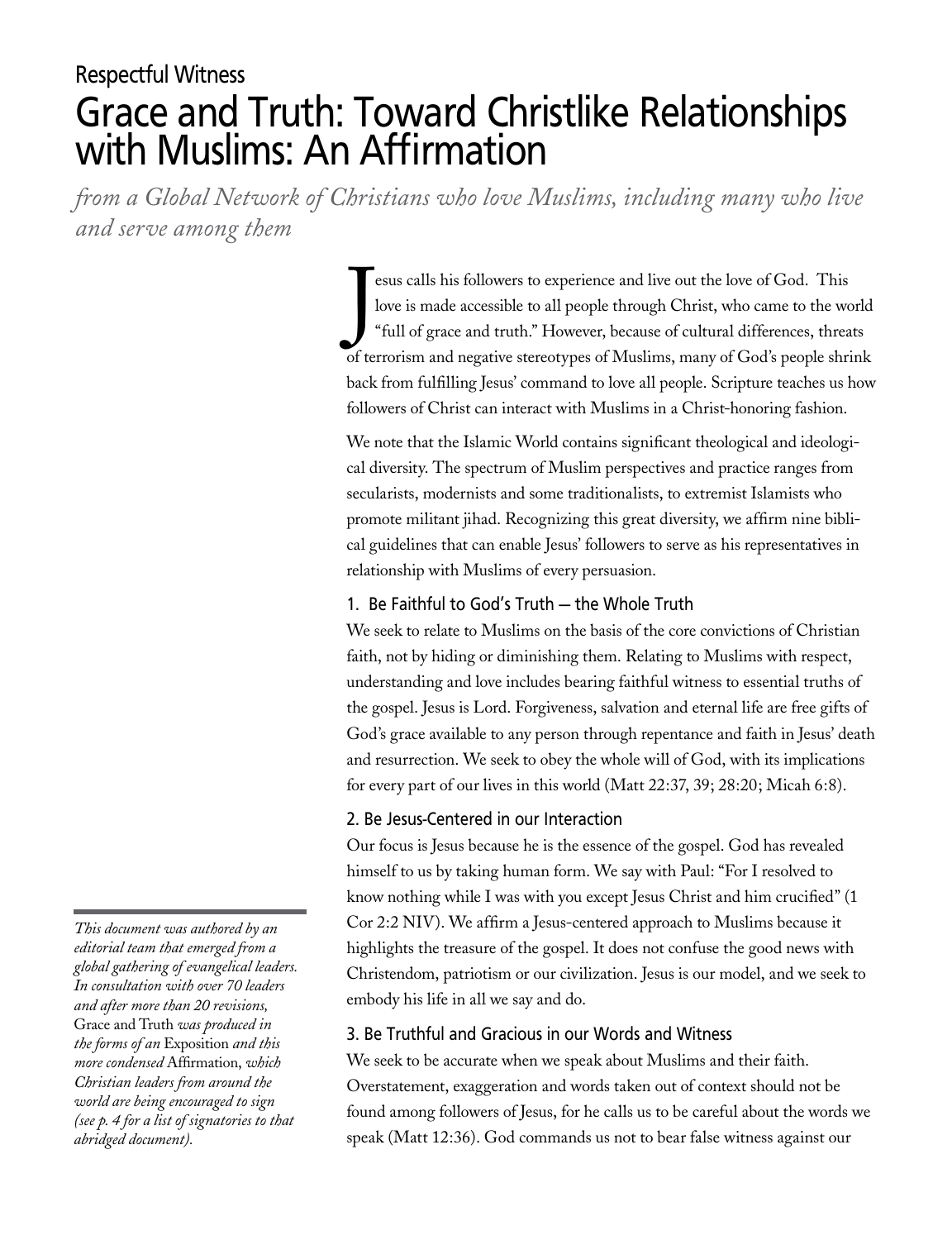neighbor (Ex 20:16) and to do unto others as we would have them do unto us (Matt 7:12). Thus we endeavor to speak truthfully about Muslims, and we seek to be clear and positive in our communication of the gospel to Muslims.

As much as it depends on us, we seek to live at peace with all people, while acknowledging that speaking the truth, even graciously, will offend some. We acknowledge that respectful and gracious witness does not imply naiveté or silence about troublesome issues. We are called to speak the truth in love. At the same time we refuse to project onto all Muslims a violent agenda espoused by only a minority. We choose to relate to Muslims as unique individuals rather than assuming they fit our stereotype of a "Muslim." Moreover, we refuse to prioritize concerns of political power and self-protection above the commands of Scripture, such as love for neighbor (Matt 22:39). We affirm that proclaiming the Good News of Christ's love is a higher priority than defending our culture.

## 4. Be Wise in our Words and Witness

God's Word calls us to share our faith wisely. "Conduct yourselves with wisdom toward outsiders, making the most of the opportunity" (Col 4:5). What does wisdom look like in practice? According to James, "the wisdom that comes from heaven is first of all pure; then peaceloving, considerate, submissive, full of mercy and good fruit, impartial and sincere. Peacemakers who sow in peace raise a harvest of righteousness" (James 3:17-18 NIV).

In our interaction with articles, books and commentators, we need to discern between those reflecting the wisdom from above and those whose approach is "earthly". We need to embrace that which is impartial and sincere, neither glossing over vital truths nor telling only one side of a story.

## 5. Be Respectful and Bold in our **Witness**

In the spirit of the Prince of Peace, respectful witness focuses on giving a positive presentation of the gospel. It does not attack the other or avoid

presenting truth. As the apostle Peter says: "In your hearts set apart Christ as Lord. Always be prepared to give an answer to everyone who asks you to give the reason for the hope that you have. But do this with gentleness and respect" (1 Peter 3:15 NIV). Numerous biblical examples (i.e. Acts 4:31; 9:27-28; 13:46; 14:3; 17:30-31; 19:8) invite us to emulate the boldness of early believers in sharing the good news. In obedience to the Scripture, we seek to be both respectful and bold in our witness.

## 6. Be Prudent in our Google-ized **World**

In the past, when leaders in a religious community spoke, it was only heard by their own community. But today our words ricochet around the world. When we try to explain who we are, what we believe, what we do, and why we do it, our words may reach beyond our primary audience and enter the global marketplace of ideas. After saying something controversial, an outspoken leader may try to clarify his statement. But the damage is already done. Words are powerful. Prudence is required. "A man of knowledge uses words with restraint" (Prov 17:27).

#### 7. Be Persistent in our Call for Religious Freedom

We affirm the right of religious freedom for every person and community. We defend the right of Muslims to express their faith respectfully among Christians and of Christians to express their faith respectfully among Muslims. Moreover, we affirm the right of Muslims and Christians alike to change religious beliefs, practices and/or affiliations according to their conscience (2 Cor 4:2). Thus we stand against all forms of religious persecution toward Muslims, Christians, or anyone else.

# 8. Be Peaceable and

Uncompromising in our Dialogue Dialogue between Muslims and Christians provides us with opportunities to understand Muslims, build relationships, engage in peacemaking and share our faith. We seek to share the gospel respectfully and boldly, without compromise—as Paul "reasoned with" people

(dialegomai - Acts 17:2, 17). Through dialogue, we work toward mutual respect, graciously bearing witness to our faith and working toward religious freedom. Ultimately, we long to see as many as possible reconciled with God, through the person of Christ.

#### 9. Be Loving toward All

The world's Muslims are our neighbors, as Jesus used the term (Luke 10:29-37). The command of God to his people stands for all time: "Love your neighbor as yourself" (Lev 19:18; Luke 10:27b). How can a follower of Christ take seriously Jesus' command to love our neighbor, and at the same time address the real threat of terrorism (by those who position themselves as our enemies)? Jesus' teaching about love of enemy (Luke 6:35) is among the most radical and most ignored commands in the Bible. We do not want to engage in the "hermeneutics of evasion" figuring out ways to interpret Jesus' command so it doesn't apply to our lives.

Both peacemakers and those who love their enemies are described as "sons [or daughters] of God" (Matt 5:9, 44; Luke 6:35). They are called children of God because they are acting like their Father: the God of Peace (Phil 4:9; 1 Thess 5:23). In other words, peacemakers and those who love their enemies demonstrate their authenticity as children of God by their words and acts of peace. Jesus modeled this by loving us and laying down his life for us, "while we were enemies" (Rom 5:10; cf. Col 1:21). Responding to enemies with self-giving, sacrificial love demonstrates the gospel.

#### Conclusion

We have been entrusted with the ministry of reconciliation (2 Cor 5:18, 19). The commission to "make disciples of all nations" has not been rescinded. Neither have the commands to demonstrate sacrificial love and to work toward peace. There is no separate gospel for wartime and peacetime. The message of God's love in Christ is for all times, places and peoples. We affirm the nine biblical guidelines presented here for all followers of Christ, that we may remain faithful to him and become more fruitful in our relationships with Muslims.